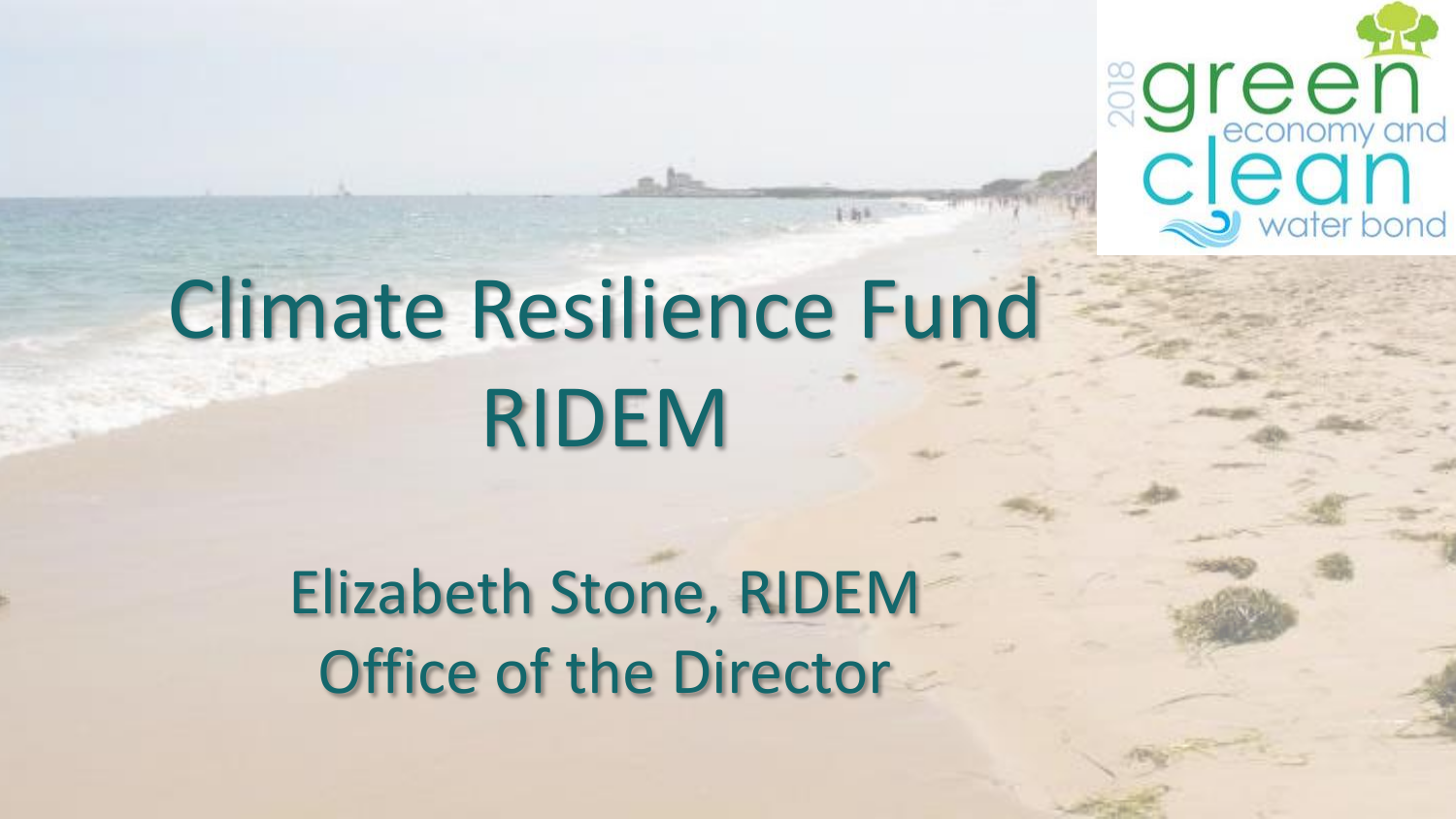### Climate Resilience Fund



The funds from these grants will help restore valuable coastal/riverine ecosystems & habitat, improve community resilience, and protect public safety.

➢ **\$5M in climate resilience funding** *(from the 2018 Green Economy & Clean Water Bond):*

- **To implement projects to address climate-driven challenges facing RI communities, both inland and coastal.**
- **For 'nature-based solutions' and/or the 'removal/relocation/redesign of infrastructure'.**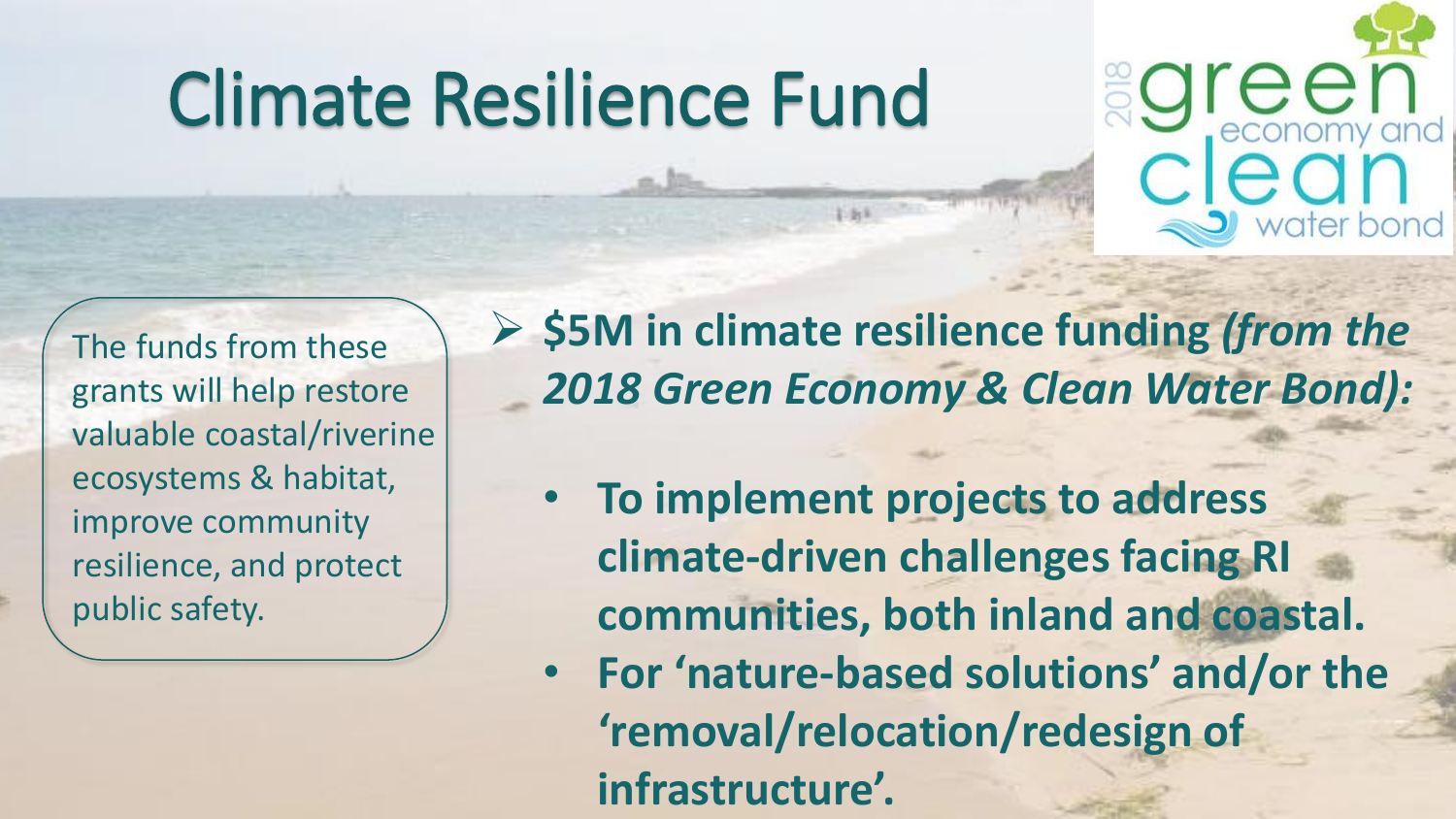



- ➢ **Approximately \$3M available in this round of grants (soft cap)**
- ➢ **Eligible applicants include:**
	- ➢ **Governmental entities (yes, quasi-state entities are eligible)**
	- ➢ **Non-profit entities**
- ➢ **75%**/**25% matching grants**
- ➢ **Applicants may request between \$25,000 and \$500,000**  *(exceptions for grants up to \$750,000 will be considered)*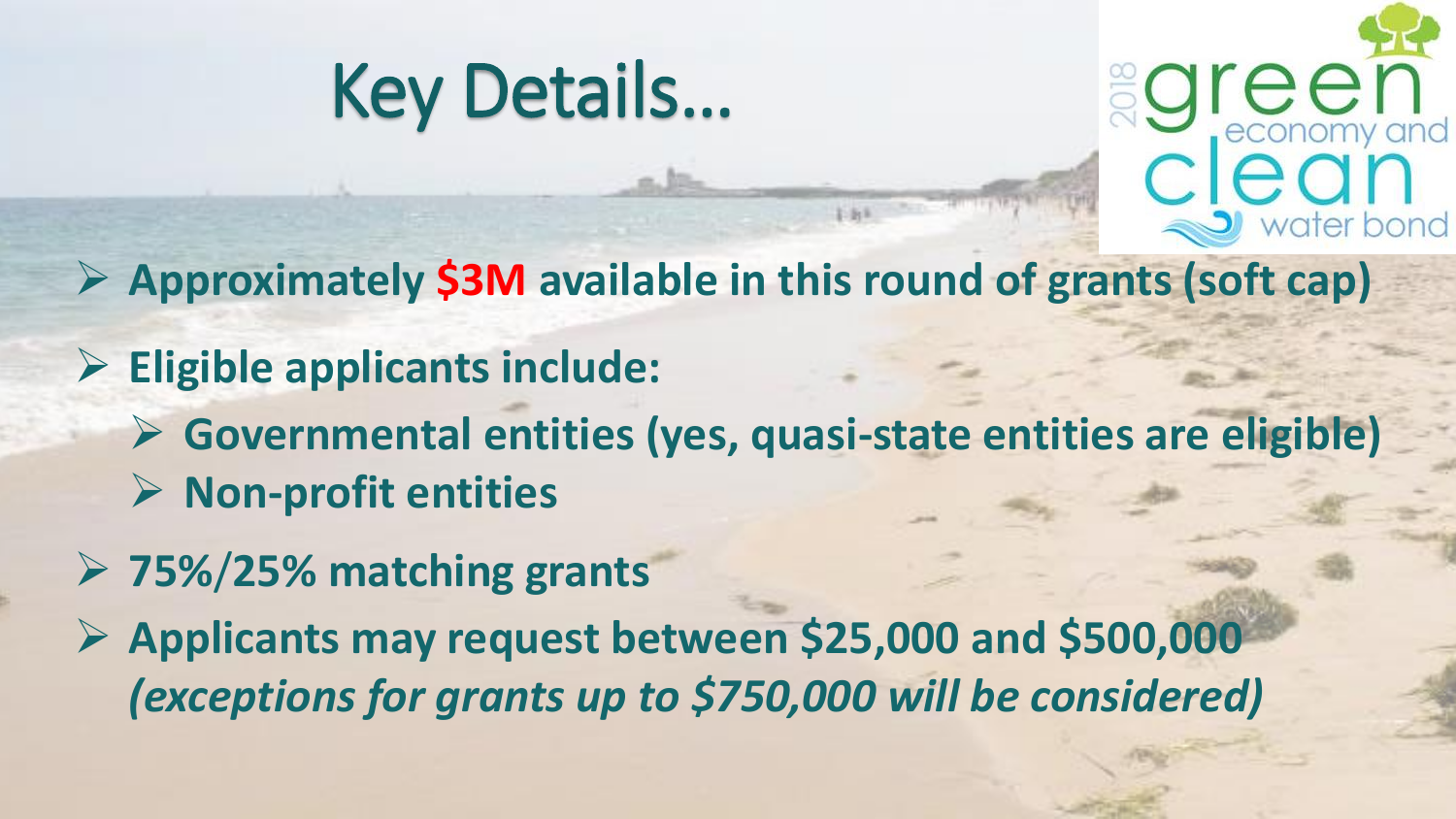# More Key Details….



➢ **Regulations governing the new Climate Resilience Fund on RI SOS website (adopted December 2019)** 

➢ **60-day application period Applications due April 6th**

➢ **More information (including a copy of the RFP) available online:**  *<http://www.dem.ri.gov/resiliencefunding>*

➢ **Don't know what 'Resilient Rhody' is???? Check it out at**  *<http://climatechange.ri.gov/documents/resilientrhody18.pdf>*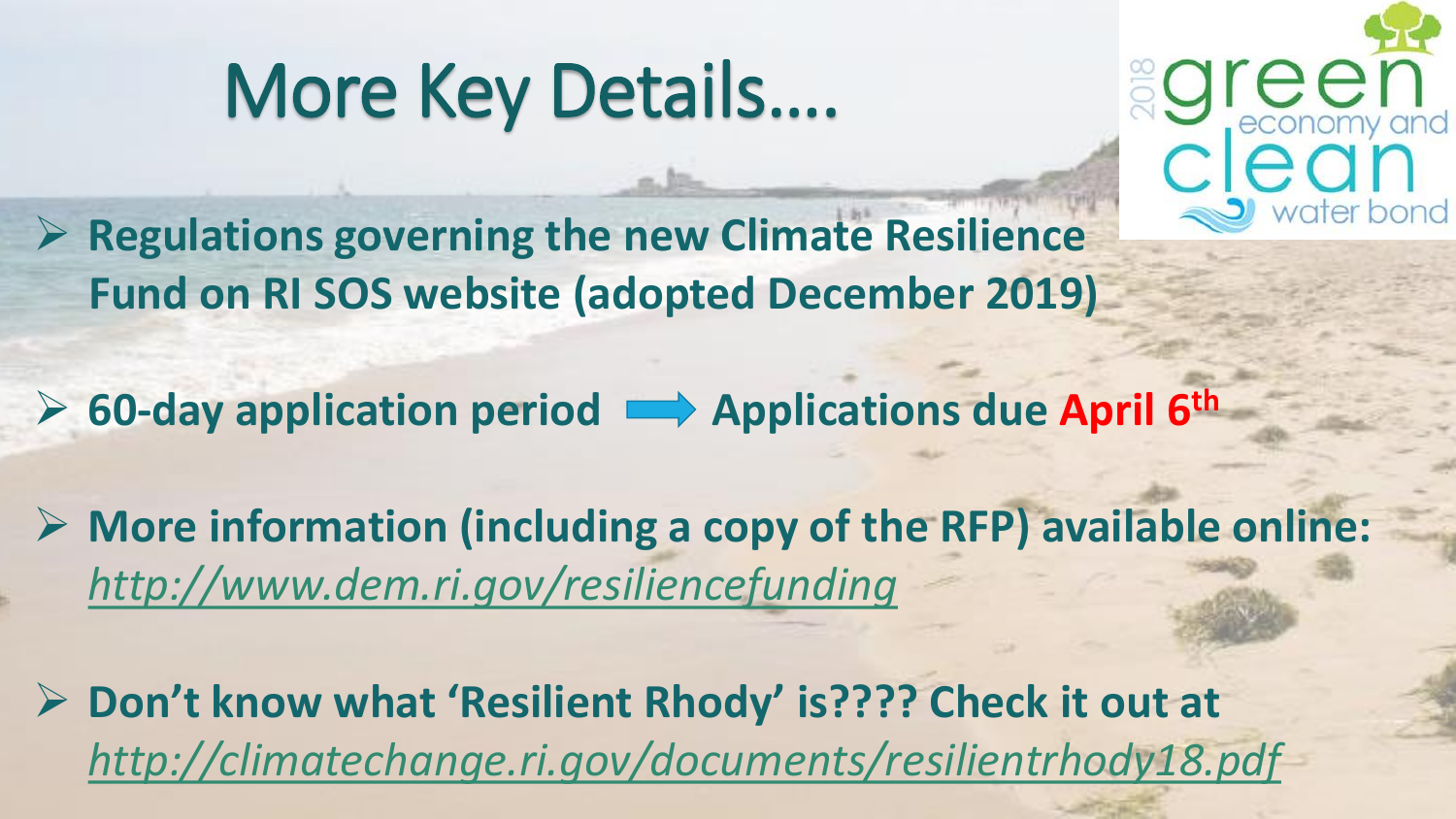### Timeline

➢Public workshop ➢**Today**

➢Final proposals due ➢**Monday April 6, by 4:00 pm**

➢Review of Proposals and Award of Grants ➢**Late Spring 2020** 

> *Note – No "pre-proposals", but feel free to contact staff regarding specific project ideas*

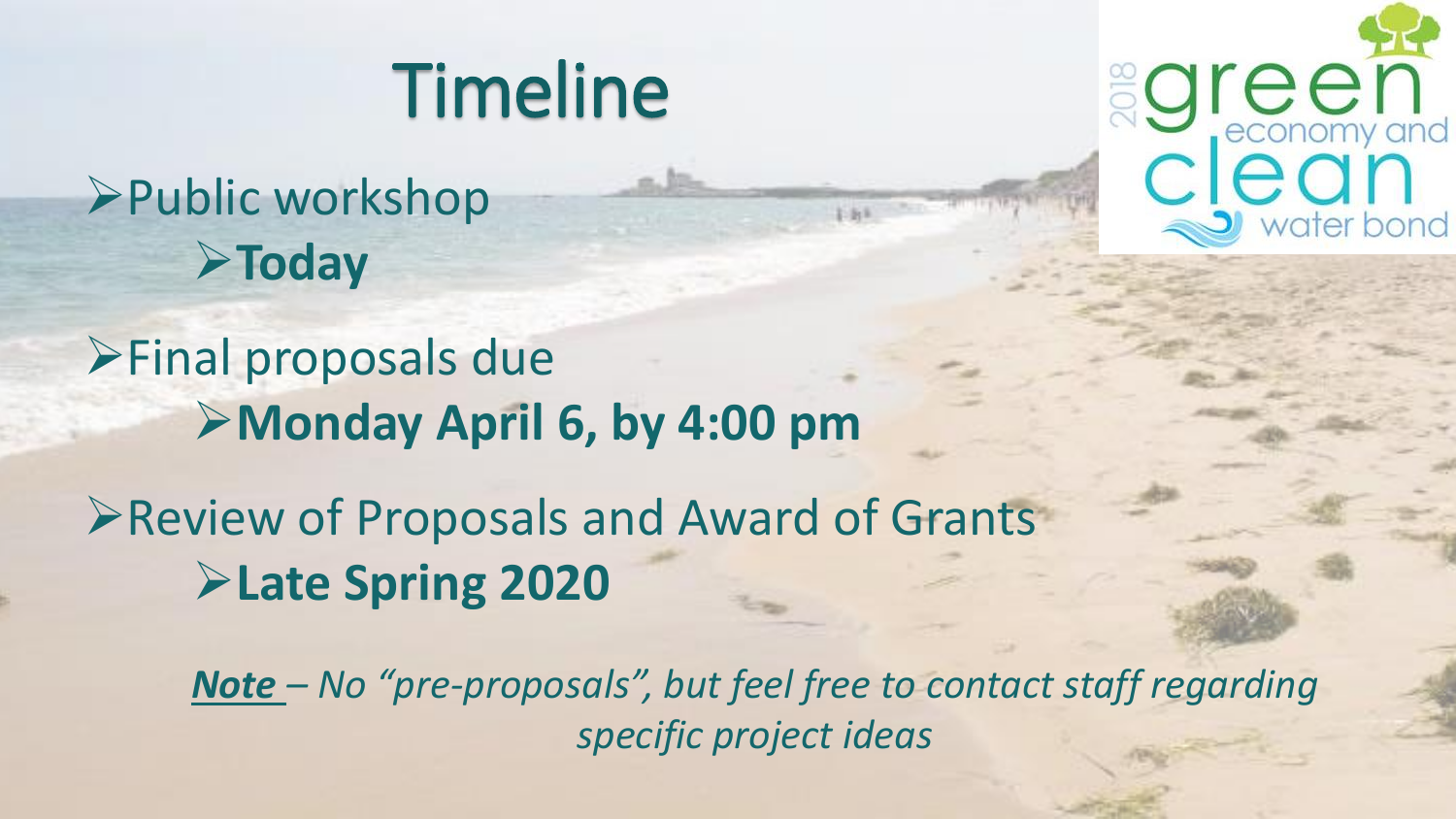### Eligible Projects



 $\triangleright$ In accordance with the Fund Regulations and the goals of this RFP, a "climate resilience project" shall mean projects that restore and/or improve the resilience of vulnerable coastal zones and rivers and stream floodplains and related habitats, in the face of climate change impacts.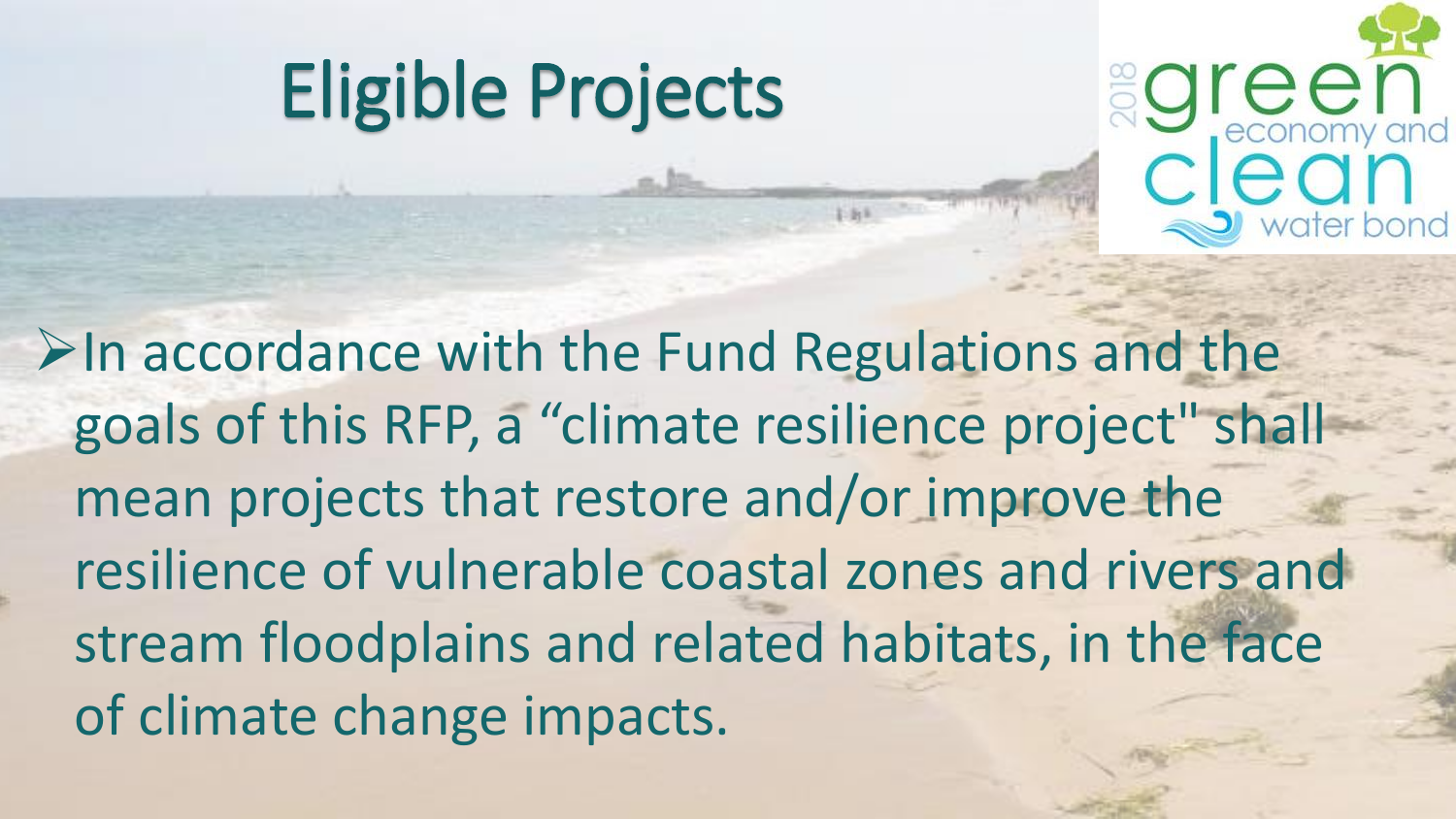# Project Categories (either alone or in combination)

1. **Nature-Based Solutions** - Projects that protect or enhance Rhode Island's natural systems in the face of projected climate change impacts. Projects can include green infrastructure projects that utilize vegetation and pervious surfaces to manage coastal, riverine, and inland flooding, erosion and storm damage. Projects can also include the restoration of natural shorelines and riparian habitats so as to enhance the protection of communities.

bond

2. **Removal, Relocation or Redesign of Infrastructure** - Engineering and construction projects to redesign, relocate or remove vulnerable facilities and infrastructure (e.g., culverts, dams, buildings/facilities, roadways/evacuation routes in both coastal and riverine areas).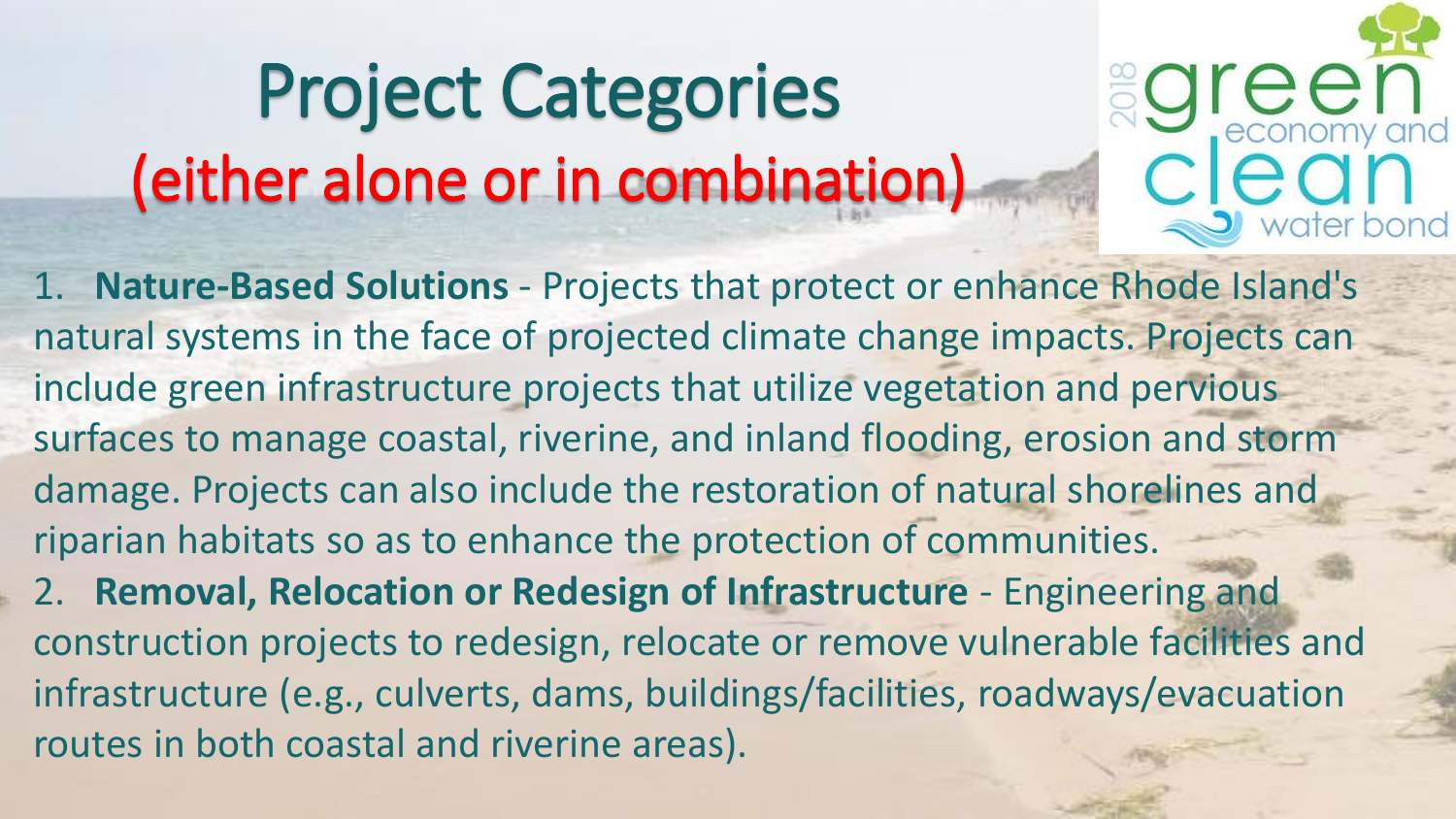### Please take note….



- ➢ Climate resilience projects shall be designed to demonstrate tangible, on-the ground solutions to climate driven challenges facing RI communities, both inland and coastal.
	- ➢ Applications for funds to support resilience **planning** processes will not be considered.
	- ➢ Climate resilience projects that involve the **acquisition of land** shall be considered so long as the acquisition is deemed part (50 percent or less) of the overall cost of the project.
	- $\triangleright$  Climate resilience projects with the primary purpose to undertake scientific research, data analyses or vulnerability assessments will not be considered.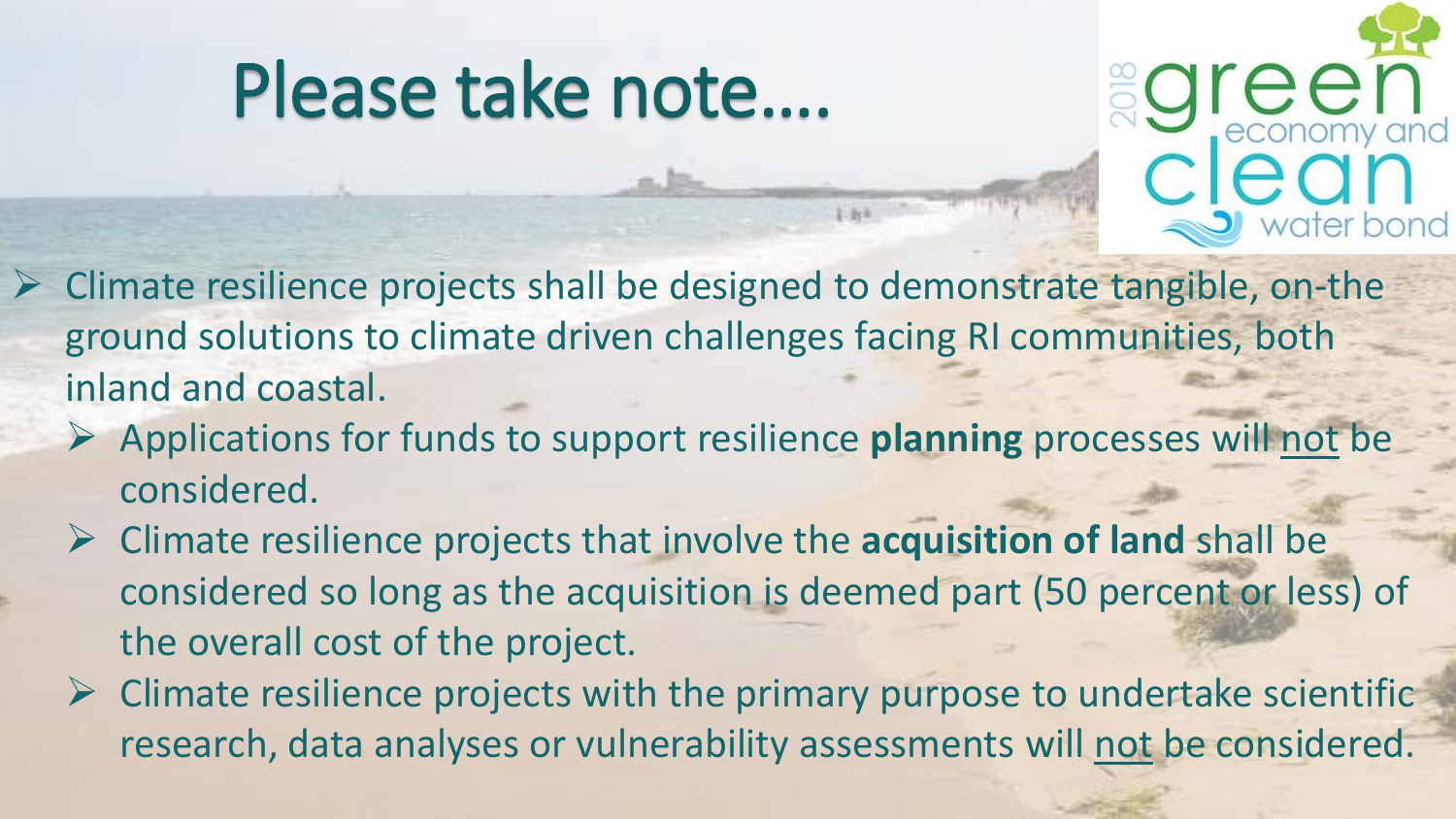### Please take note….



- ➢ Climate resilience projects should show a clear nexus between climate change impacts to the ecological/environmental health of the area that is the subject of the application and the proposed resilience actions and outcomes. Applications for funds should highlight:
	- $\triangleright$  the specific climate change impacts that the project is designed to address;  $\triangleright$  both the expected near-term (0-10 years) and long-term (10-25 years) benefits to improve ecosystems and community resilience; and
	- $\triangleright$  how the project is consistent with state resilience plans, local hazard mitigation plans, and all applicable laws.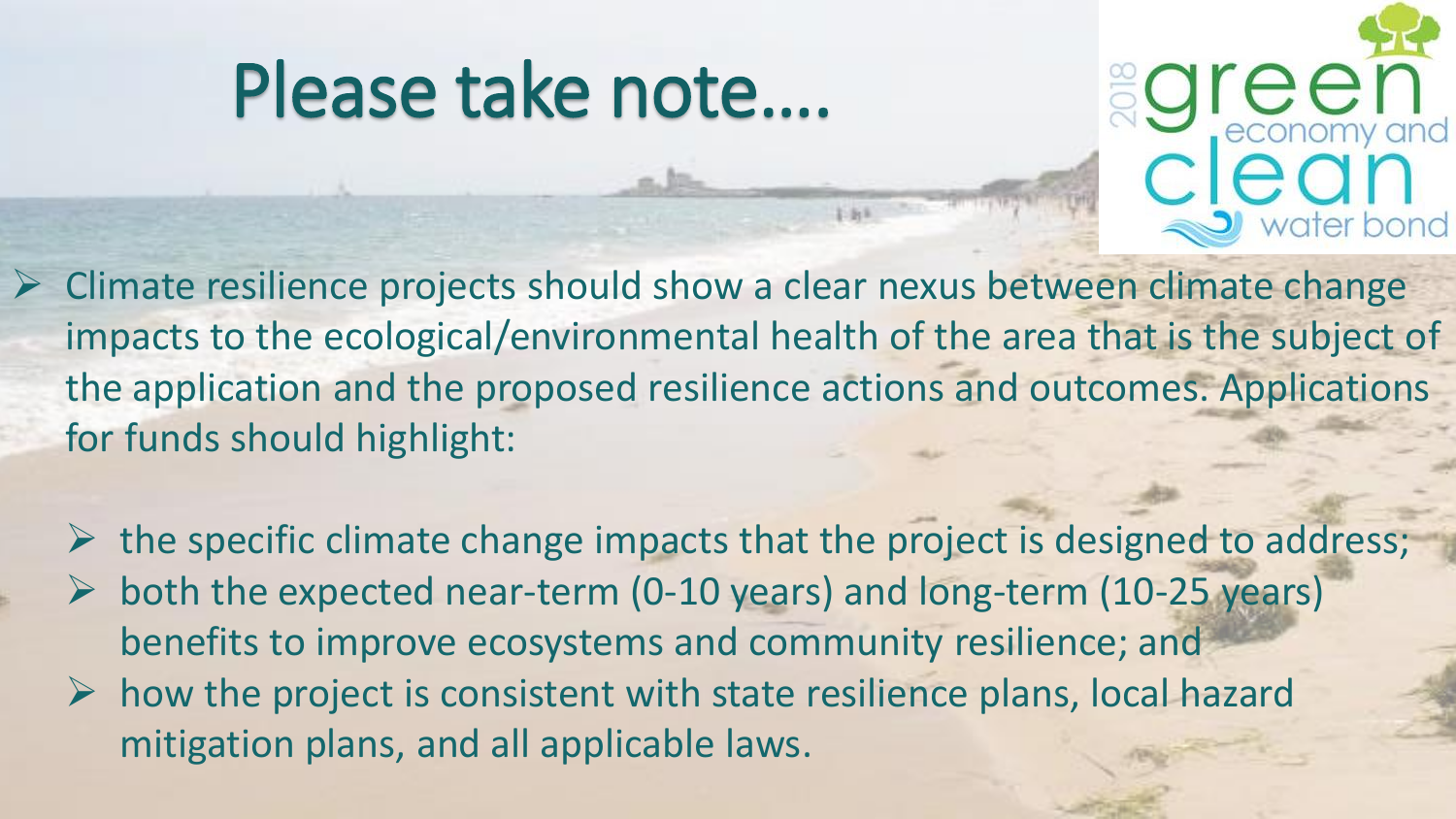### Please take note….



As is the case with many RFPs, projects proposals that demonstrate ROBUST INPUT from key partners, players, and decision makers are what we like to see!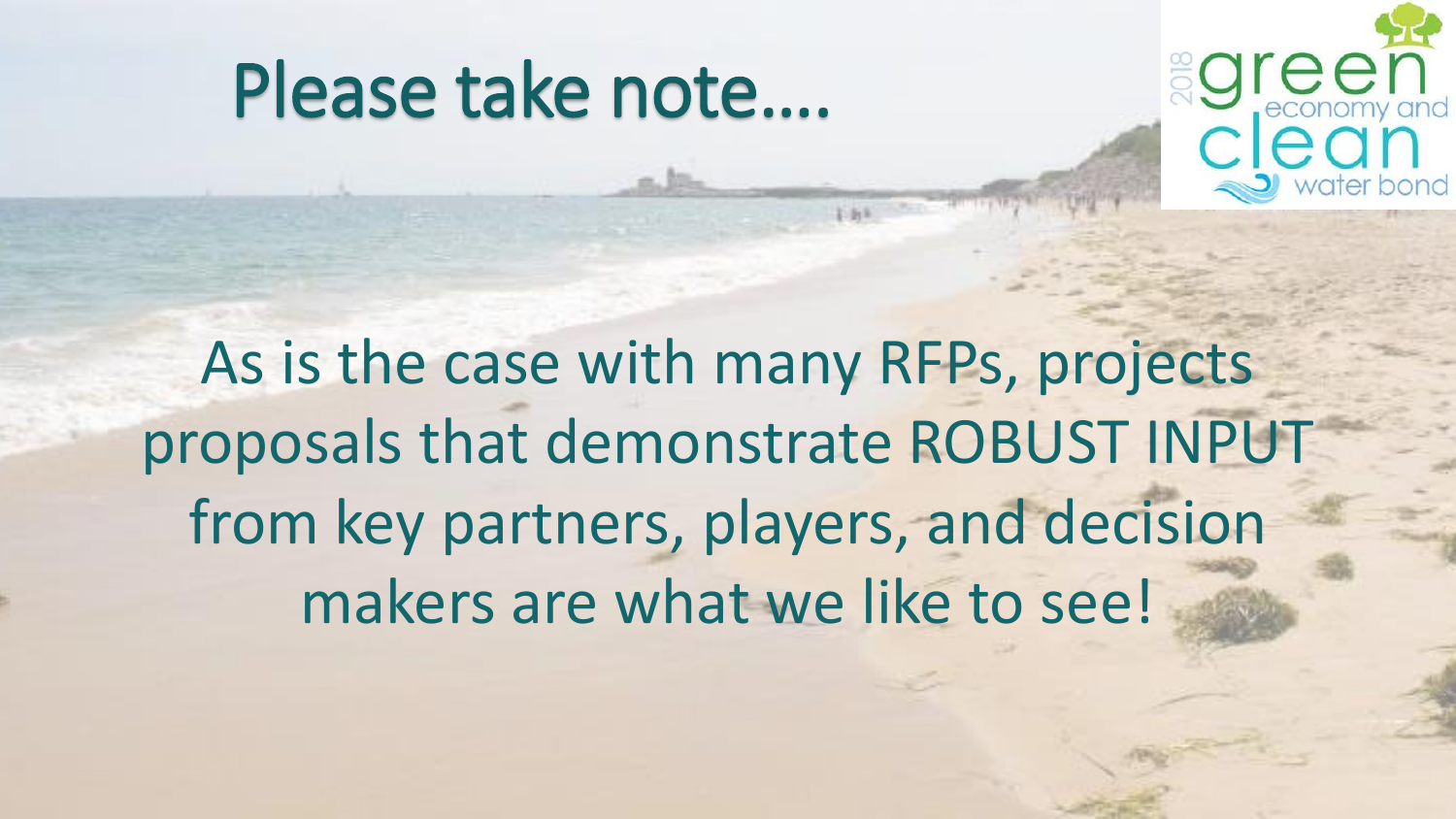# Scoring Criteria



- ➢ The extent to which the project addresses climate change impacts, and improves and/or restores ecosystems and habitats (30%);
- $\triangleright$  The beneficial environmental impact to land, waters, fish and wildlife, and overall public benefits (20%);
- $\triangleright$  The extent to which the project addresses equity in overburdened communities (10%);
- $\triangleright$  Readiness and timeliness to proceed (10%);
- $\triangleright$  The extent to which the project helps improve and maintain continued public access to natural resources (10%);
- Project viability and match (10%);
- $\triangleright$  Ability of applicant to complete the project, including financial solvency, past experience of similar projects and likelihood of success (5%); and
- $\triangleright$  Ability of the applicant to perform required/necessary long-term maintenance where applicable (5%).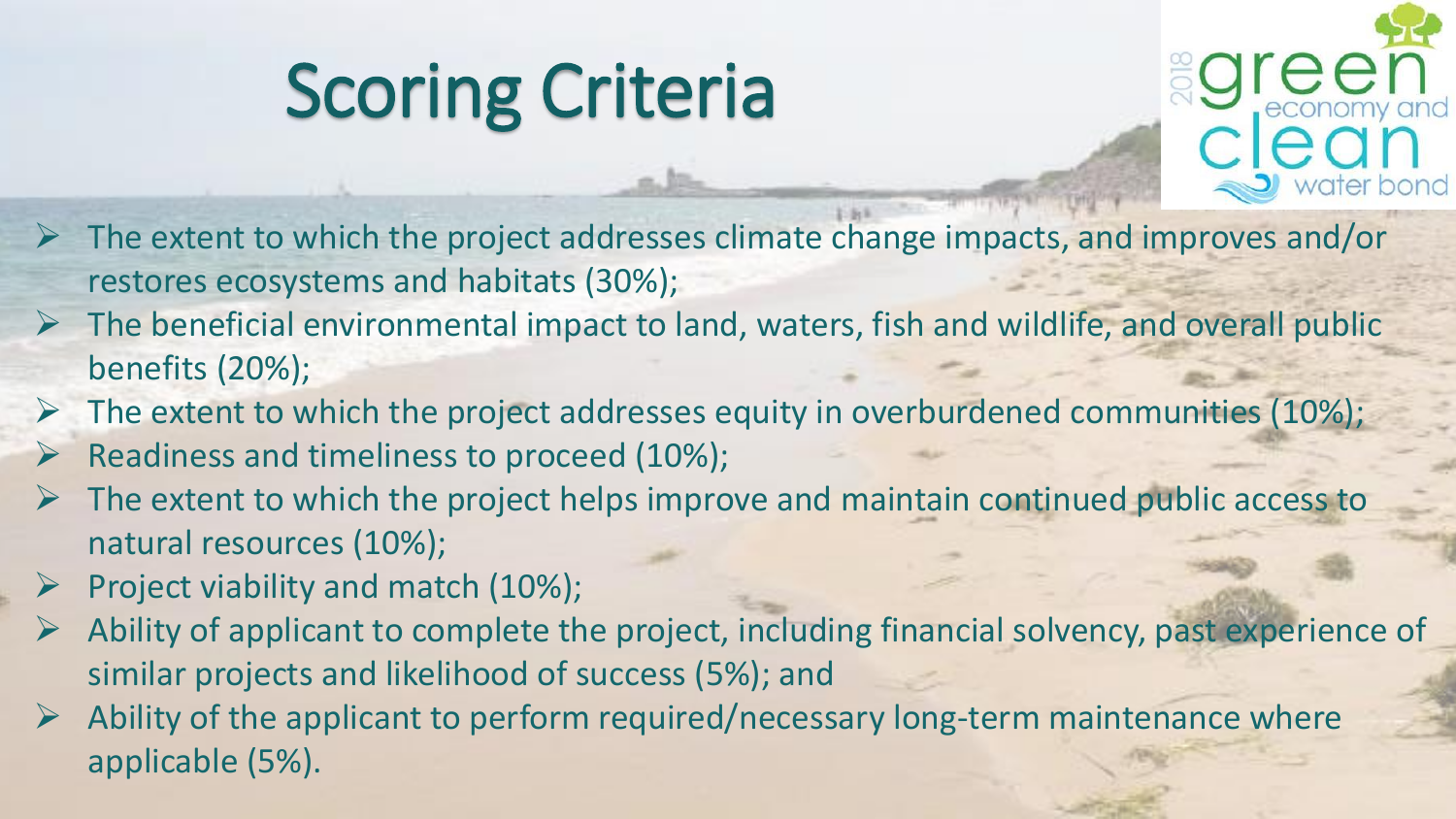### How much can you ask for?



#### **Applicants may request between \$25,000 and \$500,000.**

#### *EXCEPTIONAL PROJECTS: Grants up to \$750,000 will be considered.*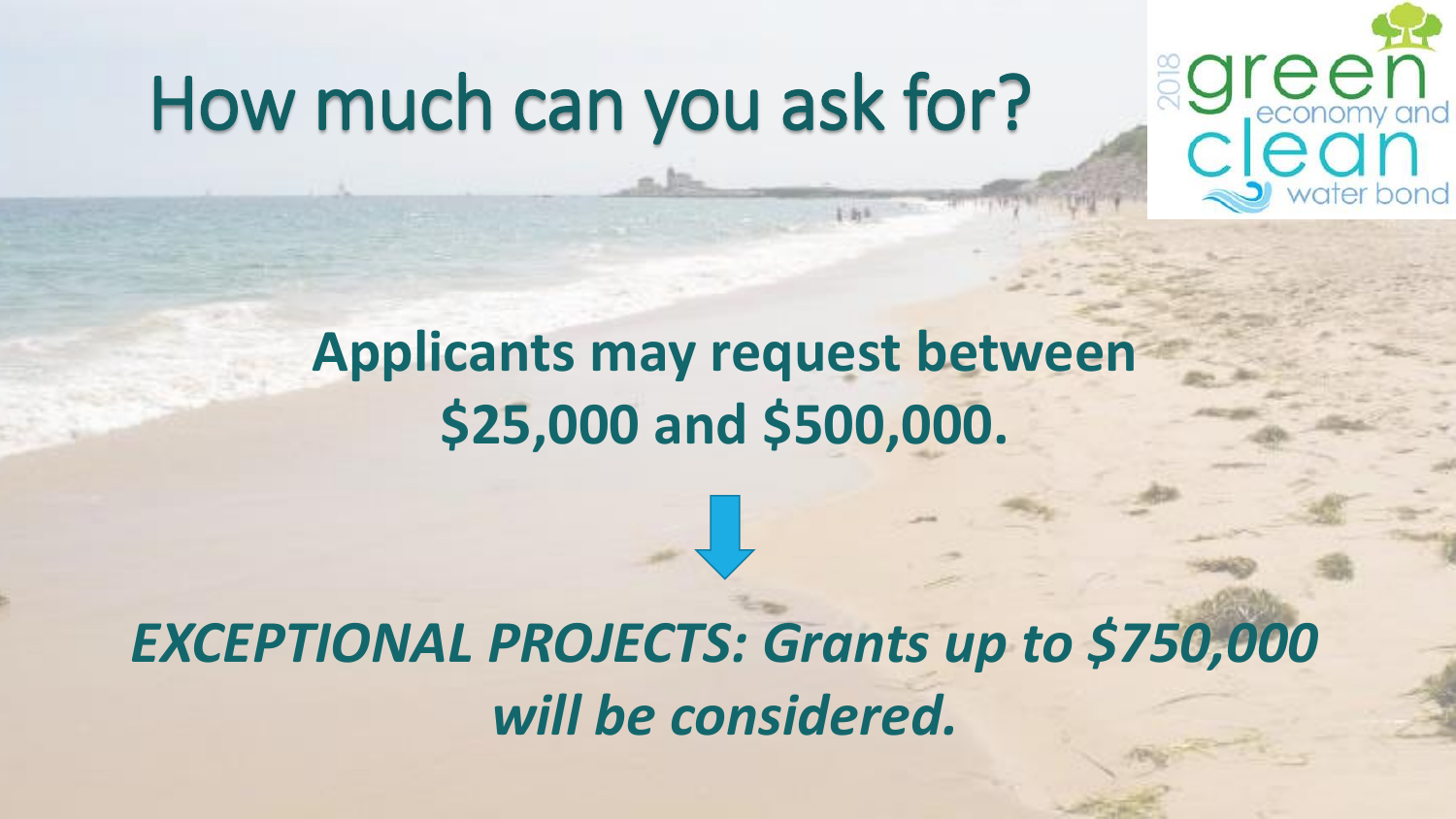# Reimbursements/Payments



- Payments will be made on a reimbursement basis in accordance with the payment schedule and terms contained in the Grant Agreement. Reimbursement is tied to performance targets and payments are not scheduled more frequently than once a month.
- For grant awards less than \$100,000, there will only be one (1) reimbursement payment which will occur at the completion of all performance targets outlined in the Grant Agreement.
- For grant awards greater than \$100,000, no more than three (3) reimbursement payments will be permitted. Each payment shall be at the completion of the approved performance targets as outlined in the Grant Agreement.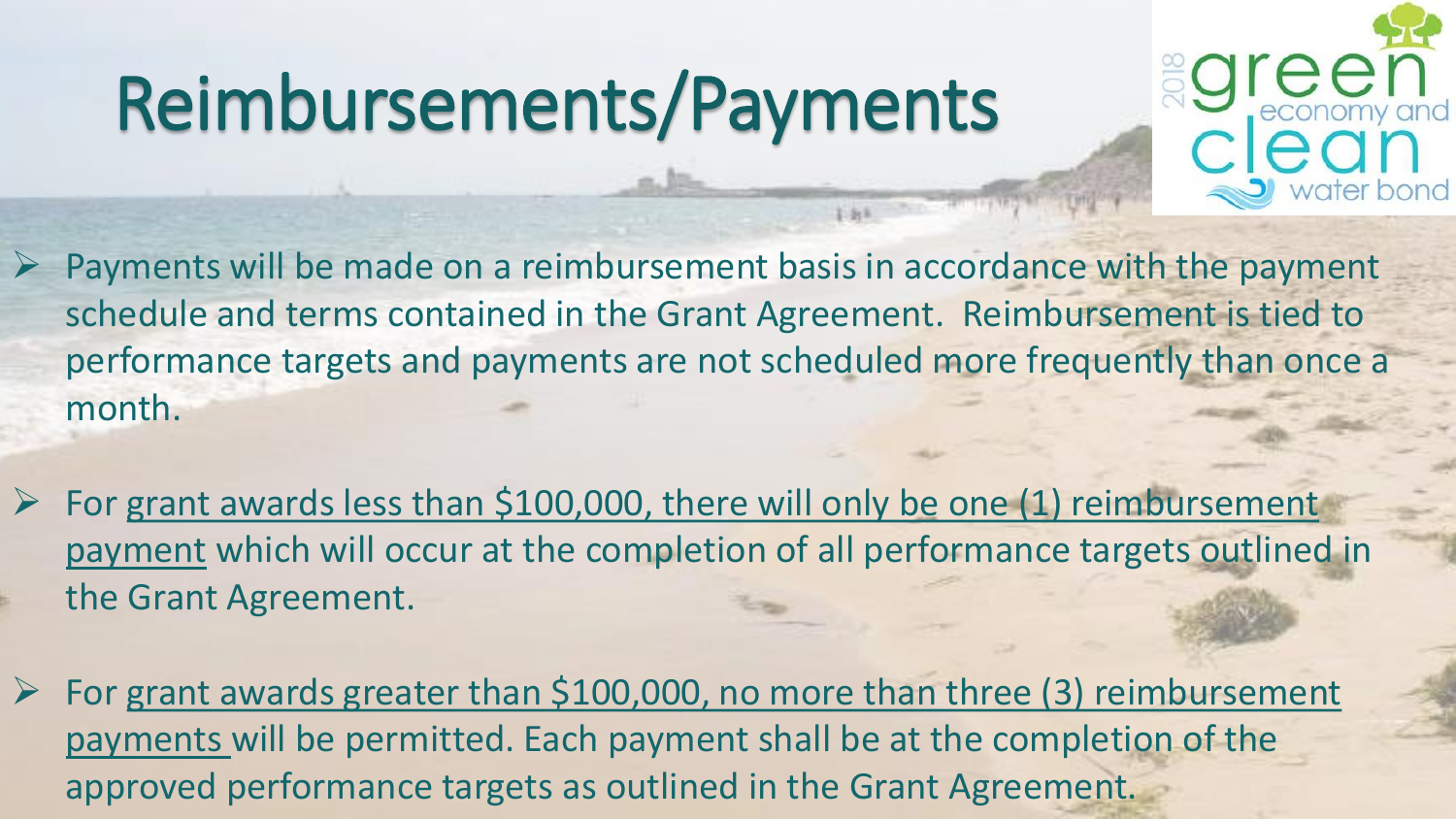### Can RIIB help?



Please note that for organizations with limited funds available for upfront payments, the RI Infrastructure Bank has established a **Stormwater Project Accelerator** program that offers upfront capital for green stormwater infrastructure projects that will eventually be funded through reimbursable state or federal grants.

For more information about the Stormwater Project Accelerator see *<https://www.riib.org/spa>* or contact the RI Infrastructure Bank.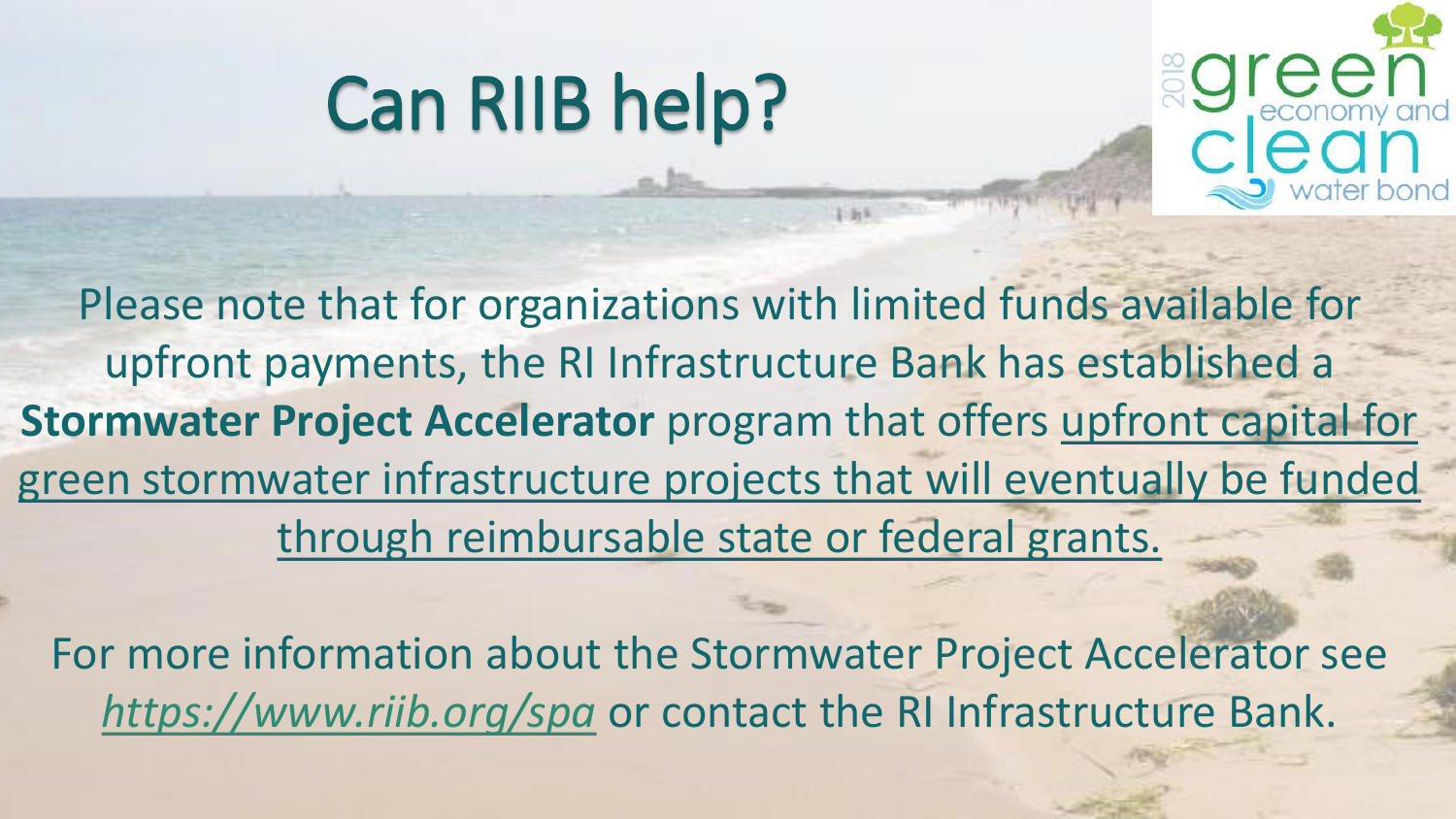### How long can my project take?



The grant awards will be authorized via grant agreements for a specified period of time.

Due to emphasis being placed on the timeliness of expenditures, projects that will be completed in **1-2 years** will be favored.

Any project that falls significantly behind schedule may have the grant reduced or rescinded.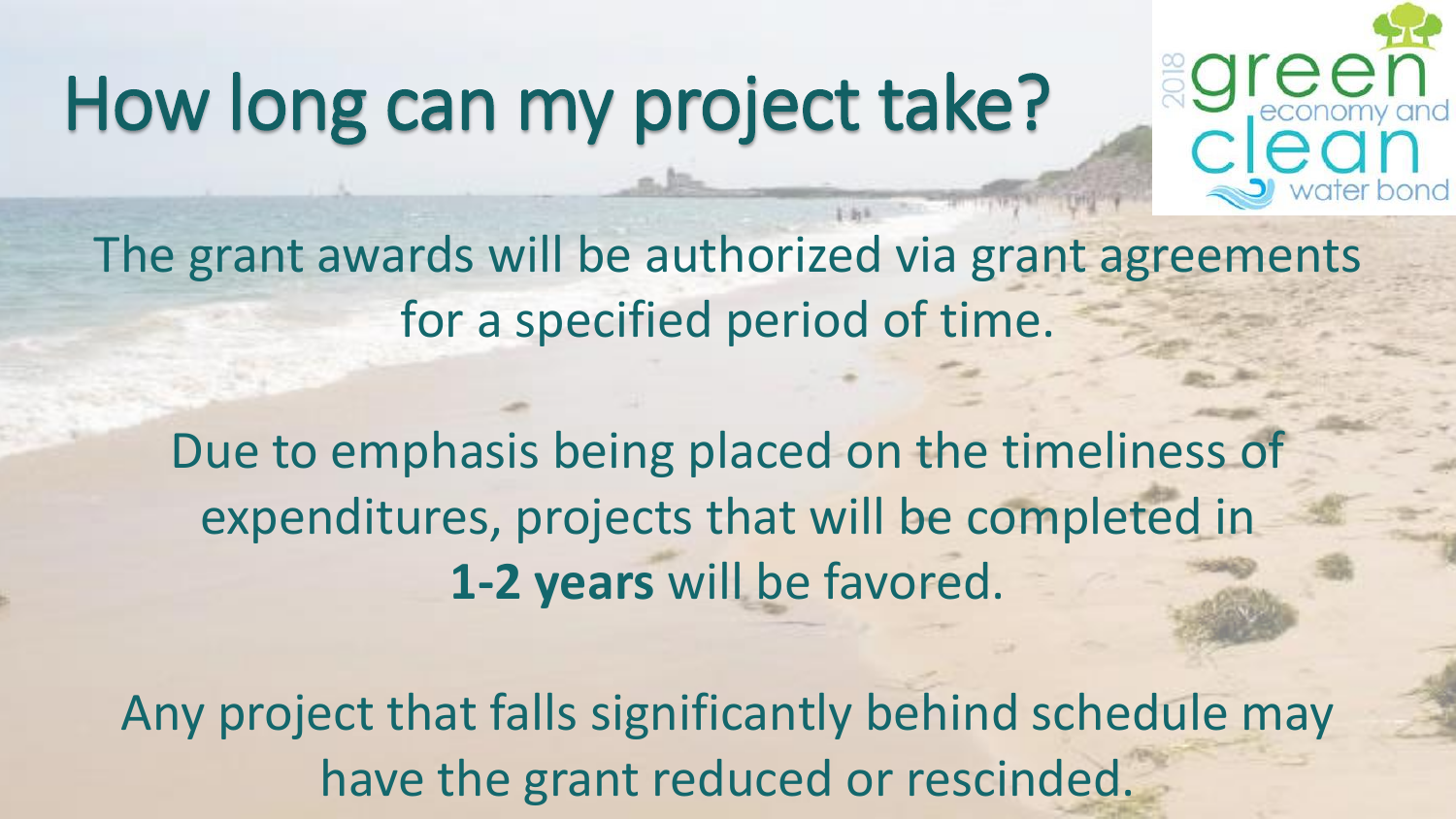### What about the match?



This is a 75% / 25% matching grant!

Remember, match refers to a **% of the entire project budget.**

*(Note - Recipients will have ninety (90) days from the date of the acceptance of the Grant Agreement to provide proof of the necessary grant match)*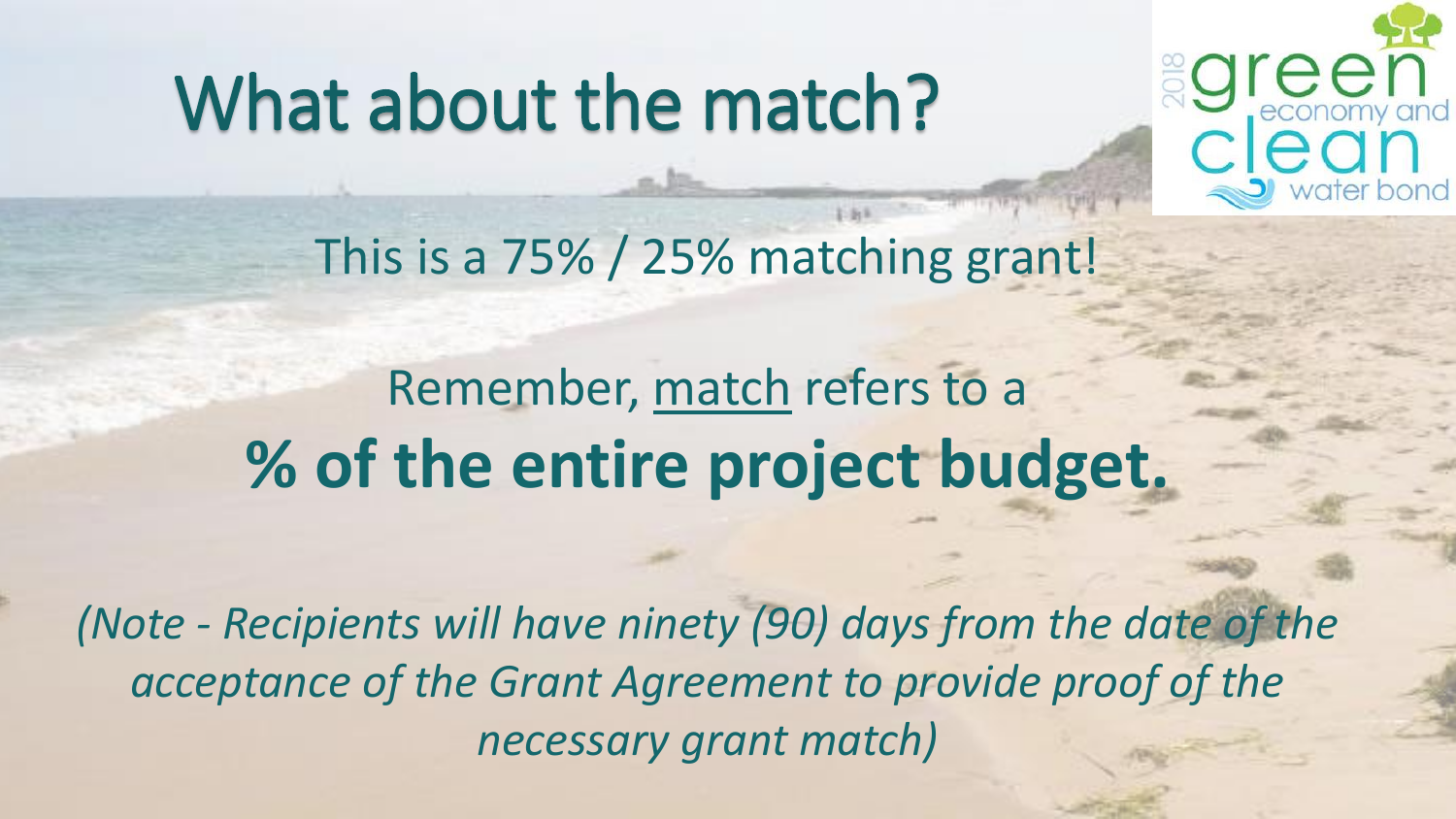### What about the match?



➢ All projects match must: (1) relate directly to the project for which the match is being applied; (2) be reasonably valued; and (3) be supported by documentation.  $\triangleright$  Match may include: (1) cash; (2) the value of non-cash, inkind contributions (e.g. value of equipment donated for use of the project); or (3) the value of goods and services directly contributed to the project.

 $\triangleright$  Please see RFP for examples of eligible match!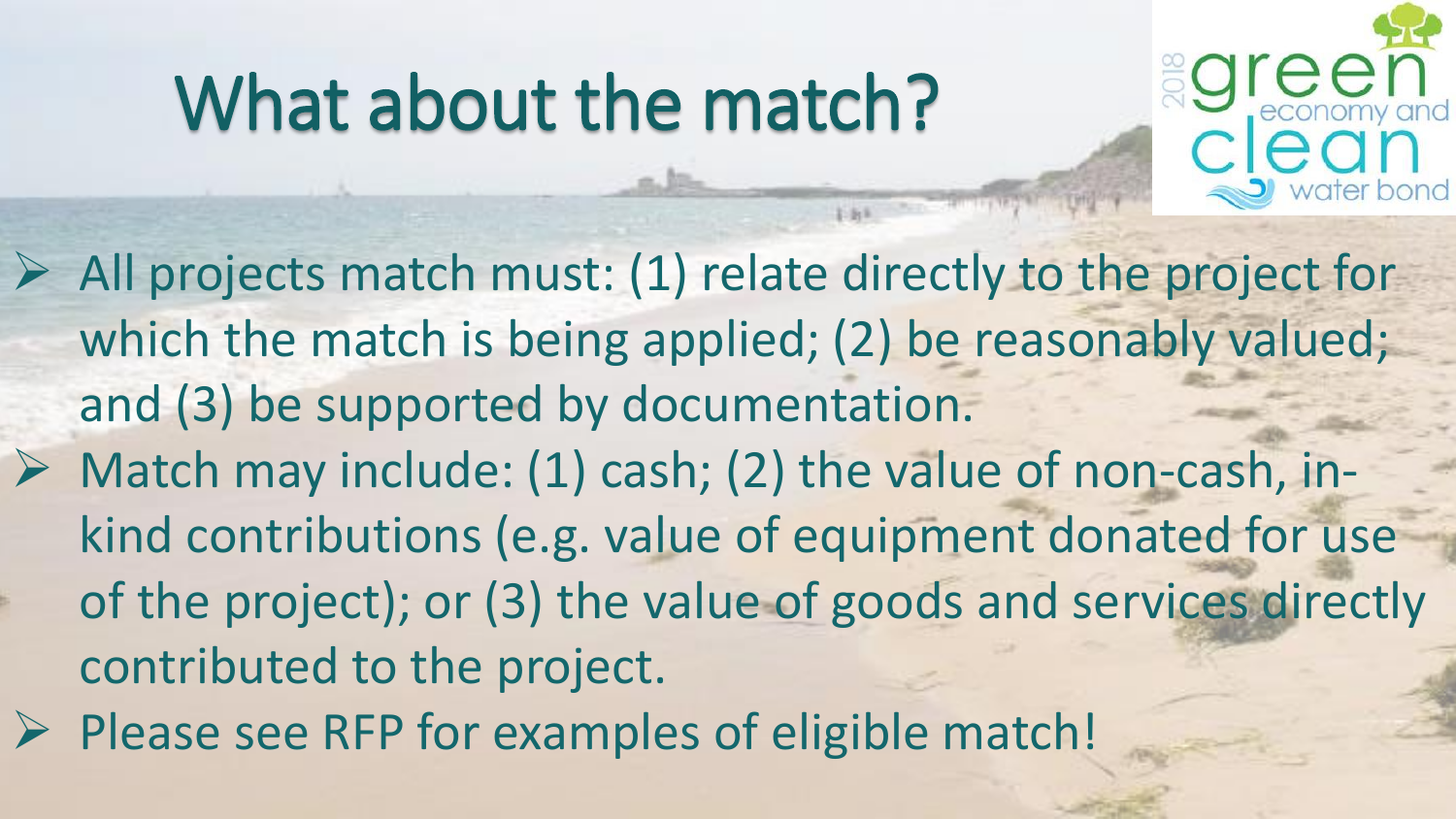

➢ Starting project work prior to executed grant agreement

➢ Automatic extensions

➢ Indirect costs/expenses

➢ Advance payments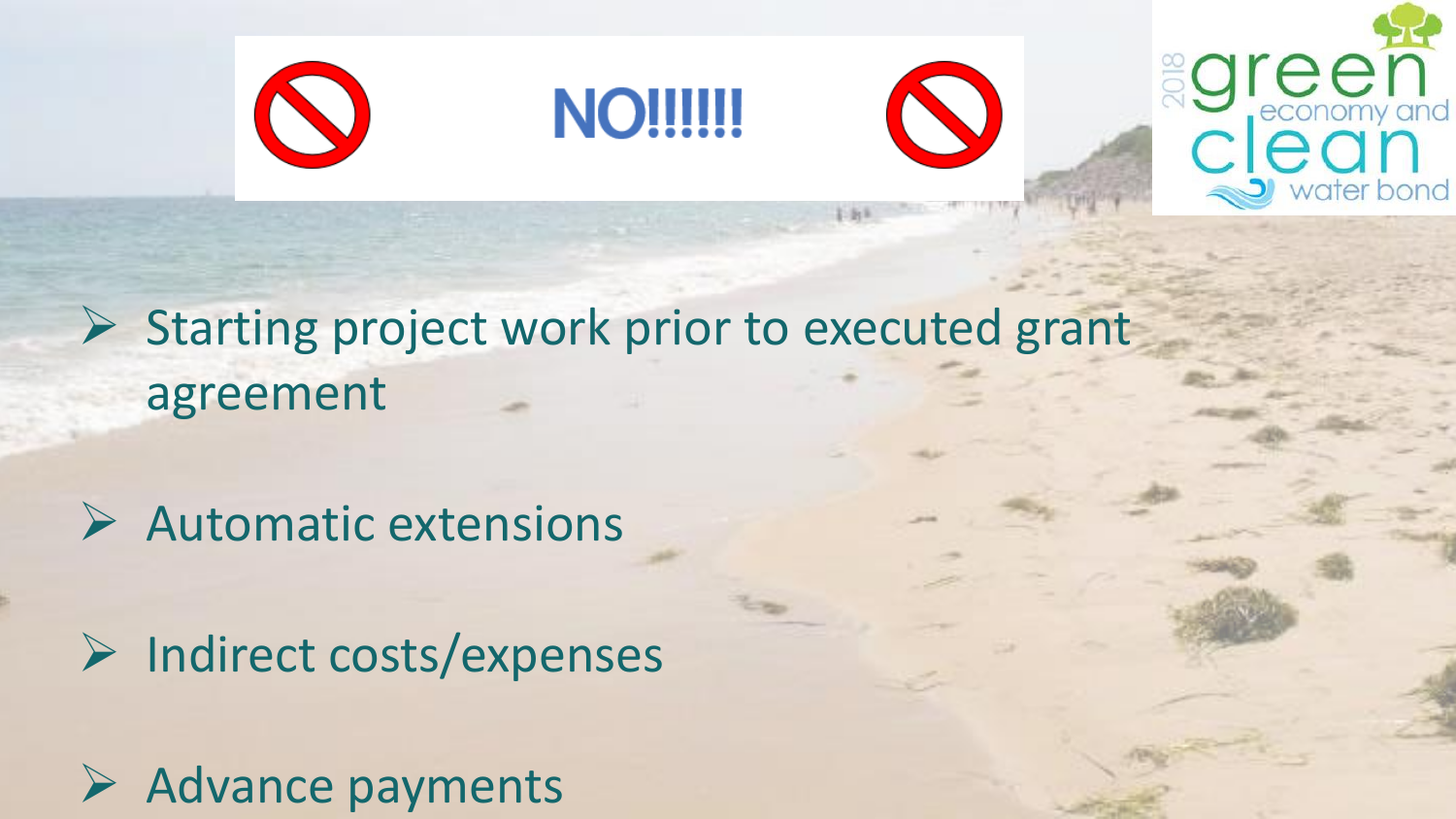# How do I write a proposal?



➢ All Forms (A & B) plus Project Narrative Description (3-5 pgs) are mandatory. Fill in completely. Leave no blanks.

➢ Forms must be signed.

 $\triangleright$  Site location map required.

➢ Supporting material is optional.

➢ Instructions/Forms start on page 10 of RFP (Appendix A)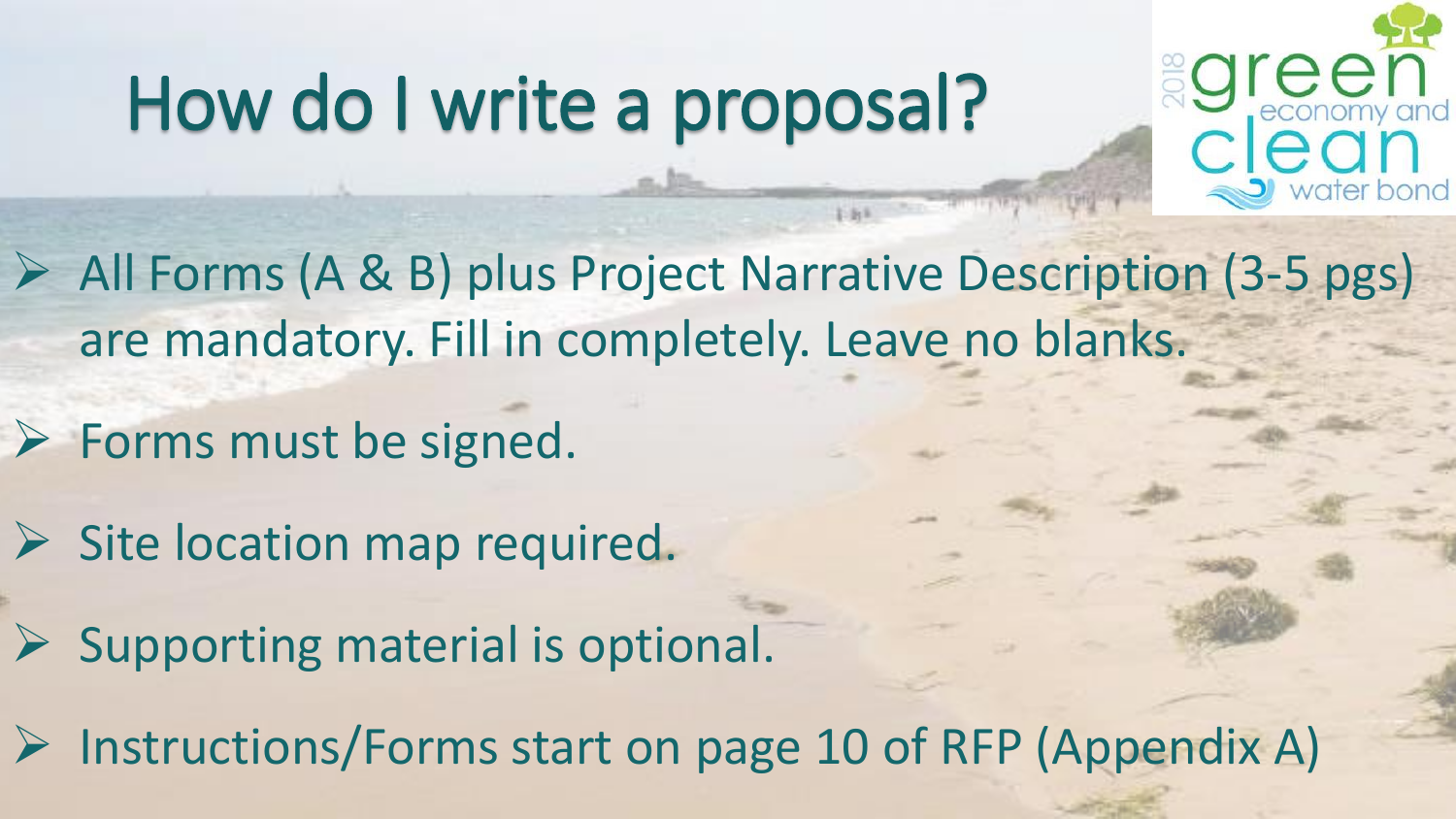### What Makes a Good Proposal?



- ➢ Project is specific and will address a demonstrated resilience problem.
- ➢ Project is well-thought out.
- ➢ Project narrative is concise, clear and easy to understand.
- Budget is realistic and match is appropriate.
- ➢ Project can be completed in proposed timeframe.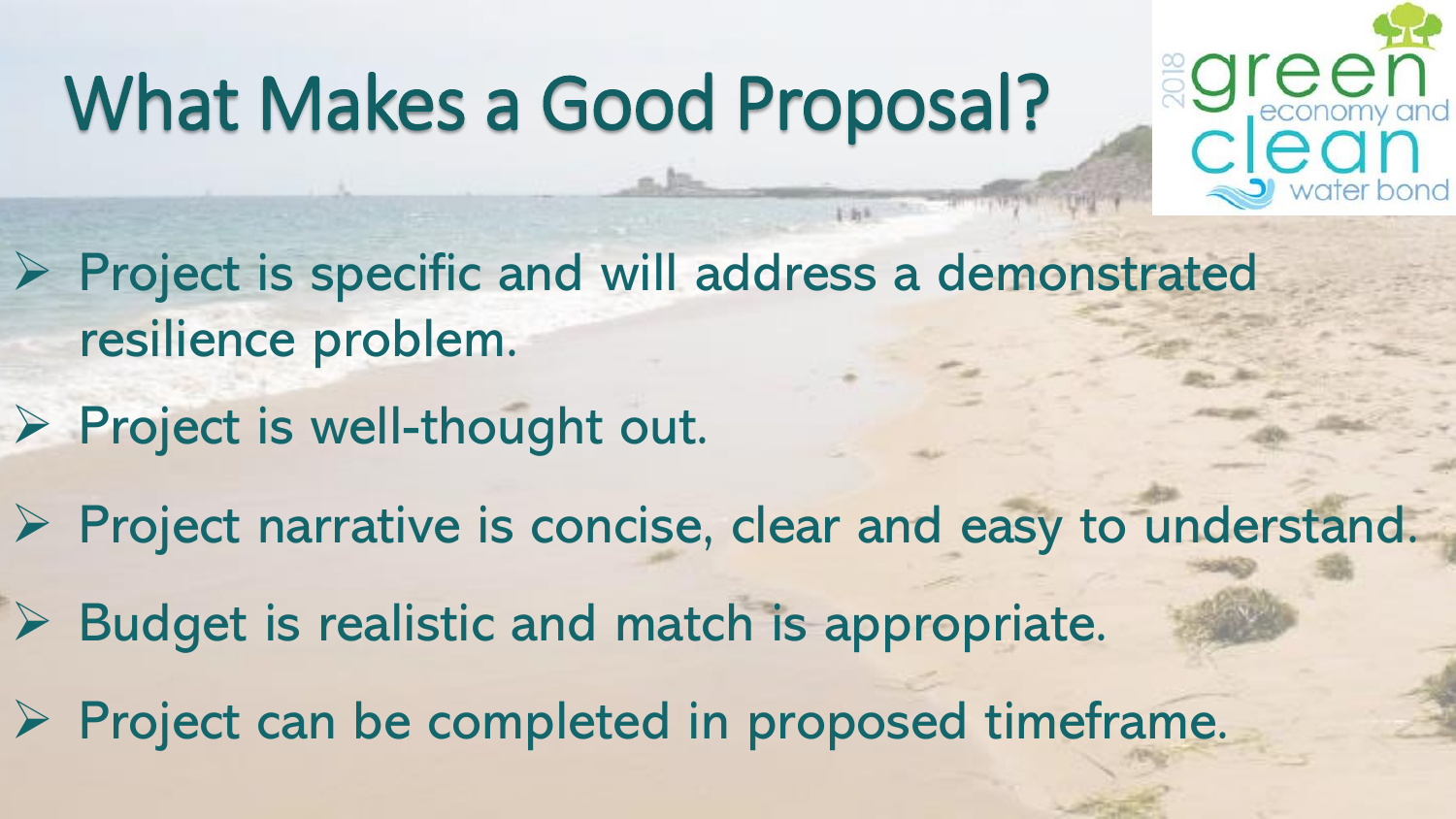### Project Evaluation



**Step 1: Staff review/screening**

**Step 2: Grant selection committee review**

**Step 3: Director's approval**

**Announcement & Grant Awards follow!**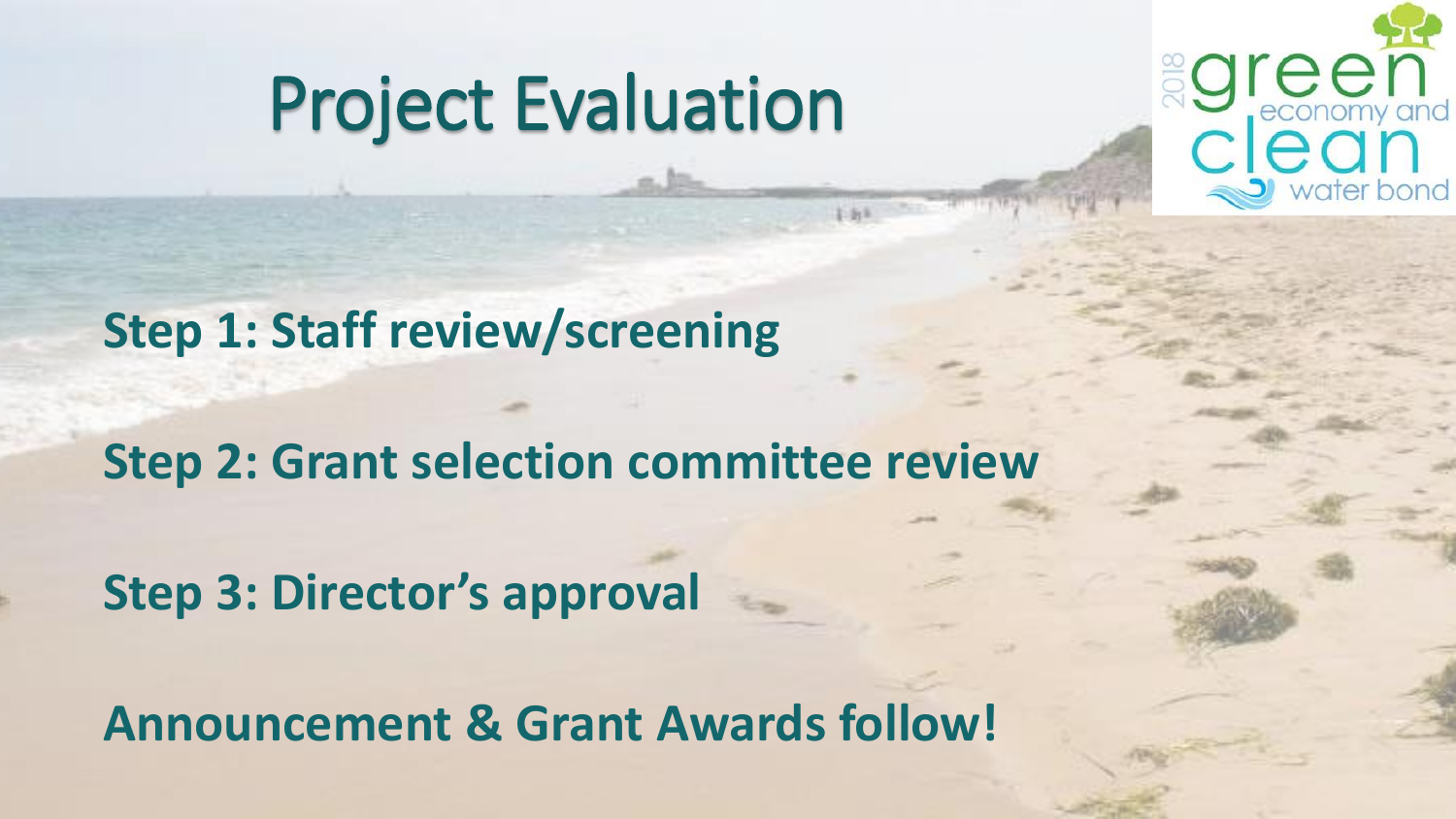



#### All proposals due Monday, April 6th @ 4:00PM

Submit **written** proposals to: RIDEM/Permit Application Center, 2nd Floor 235 Promenade Street Providence, RI 02908

**And via email** to: *[elizabeth.stone@dem.ri.gov](mailto:elizabeth.stone@dem.ri.gov)*